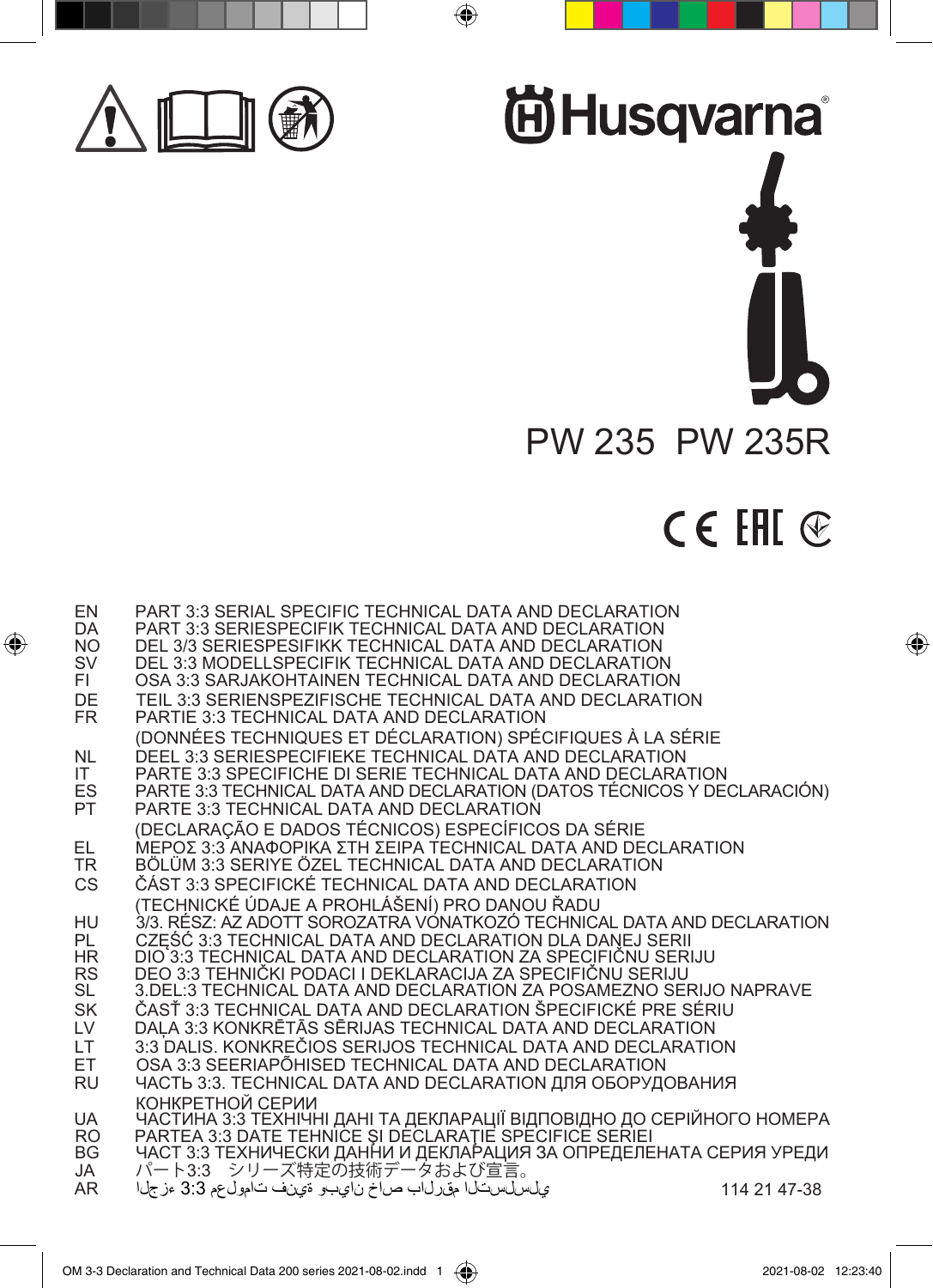#### **EN - Declaration of conformity**

We, Husqvarna AB, SE 561 82 Huskvarna, SWEDEN, declare under sole responsibility, that the product; high pressure washer, type PW 235, PW 235 R and accessory variants hereof complies fully with the following EU directives and regulations and that harmonized standards and/or technical specifications are applied as follows.

For information relating to noise emissions, see the Technical data chapter.

Compliance to harmonic current emissions is documented in the TCF\_201712.

#### **DA- Overensstemmelseserklæring**

Vi, Husqvarna AB, SE 561 82 Huskvarna, SVERIGE, erklærer hermed og påtager sig det fulde ansvar for, at produktet, højtryksrenser type PW 235, PW 235 R og tilbehørsvarianter heraf, overholder følgende EU-direktiver og forordninger og, at harmoniserede standarder og/eller specifikationer anvendes på følgende måde.

Oplysninger om støjemissioner fremgår af kapitlet Tekniske data.

Overholdelse af grænserne for harmonisk strømemission er dokumenteret i den tekniske konstruktionsfil TCF\_201712.

### **NO - Konformitetserklæring**

Vi, Husqvarna AB, SE 561 82 Huskvarna, SVERIGE, erklærer under eneansvar at produktet høytrykksspyler, type PW 235, PW 235 R, og tilhørende tilbehør fullstendig overholder følgende EU-direktiver og -forskrifter, og at harmoniserte standarder og/eller tekniske spesifikasjoner følger av dette.

For informasjon angående støyutslippene, se kapitlet Tekn- iske data.

Samsvar med harmoniske strømutslipp er dokumentert i TCF\_201712 (teknisk konstruksjonsfil).

# **SV - Försäkran om overensstäm- melse**

Husqvarna AB, SE-561 82 Huskvarna, SVERIGE, försäkrar härmed på eget ansvar att högtryckstvätten av typ PW 235, PW 235 R samt tillbehörsvarianter uppfyller alla krav i följande EU-direktiv och förordningar och att harmoniserade standarder och/eller tekniska specifikationer tillämpas på följande sätt.

För information angående bulleremissionerna, se kapitel Tekniska data.

Efterlevnad av regler för emission av strömövertoner doku- menteras i TCF\_201712 (Technical Construction File).

#### **FI - Vakuutus**

Husqvarna AB, SE 561 82 Huskvarna, RUOTSI, vakuuttaa täten olevansa yksin vastuussa siitä, että tuote; painepesuri, tyyppi PW 235, PW 235 R ja sen eri lisävarusteet, vastaavat täysin seuraavien EU:n direktiivien ja asetusten vaatimuksia ja että asiassa sovelletaan seuraavia yhdenmukaistettuja standardeja ja/tai teknisiä määräyksiä.

Katso melupäästöjä koskevat tiedot luvusta Tekniset tiedot.

Harmonisille virtapäästöille asetettavien vaatimusten täyttäminen on dokumentoitu teknisen rakenteen kuvauksessa TCF\_201712.

#### **DE - Konformitätserklärung**

Wir, Husqvarna AB, SE 561 82 Huskvarna, SCHWEDEN, erklären hierbei in alleiniger Verantwortung, dass der Hochdruckreiniger, Typ PW 235, PW 235 R und Zubehörvarianten, die folgenden EU-Vorschriften und -Richtlinien vollständig erfüllt und dass harmonisierte Normen und/oder technische Spezifikationen wie folgt gelten.

Für Information betreffend die Geräuschemissionen, siehe das Kapitel Technische Daten.

Die Konformität zu Oberschwingungsstrom-Emissionen ist in den Konstruktionsunterlagen TCF\_201712 dokumentiert.

#### **FR - Decleration de conformité**

Nous, Husqvarna AB, SE 561 82 Huskvarna, SUÈDE, déclarons sous notre responsabilité exclusive, que le produit, nettoyeur haute pression, type PW 235, PW 235 R et les différents accessoires mentionnés dans les présentes sont entièrement conformes à la réglementation et aux directives de l'UE suivantes et que les normes harmonisées et/ou les spécifications techniques sont appliquées sont comme suit. Pour des informations sur les émissions sonores, voir le

chapitre Caractéristiques techniques. La conformité aux émissions de courant harmonique est documentée dans le dossier de construction technique TCF\_201712.

| <b>PW 235</b>                           | <b>PW 235R</b>                          |
|-----------------------------------------|-----------------------------------------|
| 2006/42/EC                              | 2006/42/EC                              |
| 2014/30/EU                              | 2011/65/EC                              |
| 2011/65/EC                              | 2000/14/EC*                             |
| 2000/14/EC*                             | 2014/53/EU                              |
| EN 60335-1:2012+A11:2014<br>$+A13:2017$ | EN 60335-1:2012+A11:2014<br>$+A13:2017$ |
| EN 60335-2-79:2012                      | EN 60335-2-79:2012                      |
| EN 55014-1:2017+A11:2020                | EN 55014-1:2017+A11:2020                |
| EN 61000-3-2:2014                       | EN 61000-3-2:2014                       |
| EN 61000-3-3:2013                       | EN 61000-3-3:2013                       |
| EN 55014-2:2015                         | EN 55014-2:2015                         |
| EN IEC 63000:2018                       | EN IEC 63000:2018                       |
|                                         | EN 301 489-1 v2.1.1                     |
|                                         | EN 301 489-3 v2.1.1                     |
|                                         |                                         |

Claes Losdal

Development Manager/Garden Products Huskvarna 2021-07-31

Conformity assessment procedure according to Annex V.

\* Procedure for overensstemmelsesvurdering i henhold til bilag V.

\* Samsvarsvurderingsprosedyre i henhold til vedlegg V.

\* De förfaranden för bedömning av överensstämmelse i enlighet met bilaga V.

\* Vaatimustenmukaisuuden arviointimenettely liitteen V.

Konformitätsbewertungsverfahren gemäss Anhang V.

Les procédures d'évaluation de la conformité selon l'annexe V.

⊕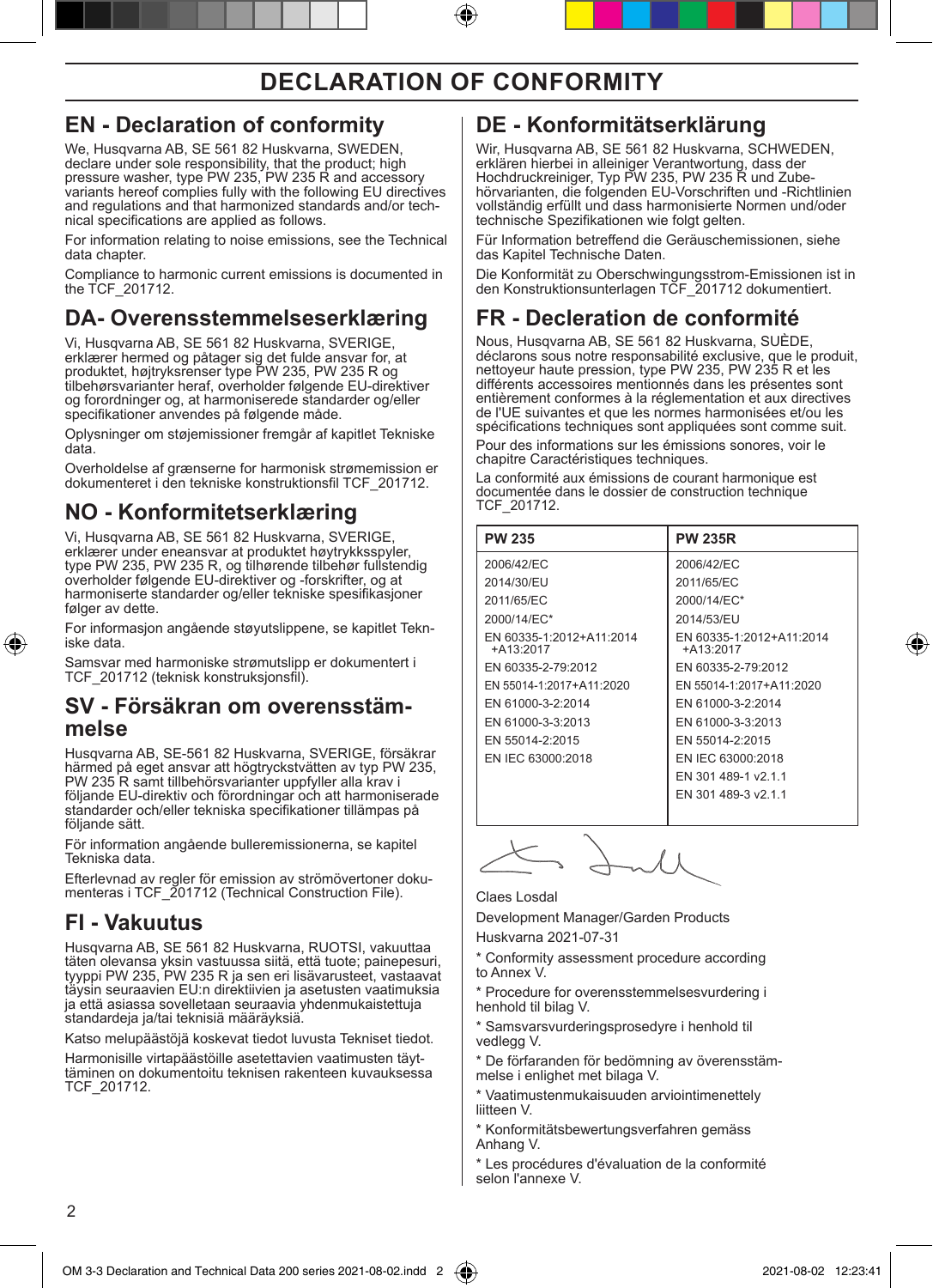**NL - Verklaring** laren onder onze alleenverantwoordelijkheid dat het product:<br>hogedrukspuit type PW 235, PW 235 R en accessoirevarianten hiervan, volledig voldoet aan de volgende EU-richtlij-<br>nen en -regelgeving, en dat geharmoniseerde normen en/of technische specificaties als volgt zijn toegepast.

Voor informatie betreffende lawaaiemissies, zie hoofdstuk Technische gegevens.

Naleving van harmonische huidige emissiestandaards vastgelegd in het TCB TCF\_201712 (Technische Constructie bestand).

#### **IT - Dichiarazione**

Husqvarna AB, SE-561 82 Huskvarna, Svezia, dichiara sotto la propria esclusiva responsabilità che la lancia ad alta pressione, modelli PW 235 e PW 235 R, e i relativi accessori sono pienamente conformi alle seguenti normative e direttive UE e che le norme armonizzate e/o le specifiche tecniche sono applicate come indicato di seguito.

Per informazioni relative alle emissioni di rumore, vedi capitolo Dati tecnici.

ILa conformità alle emissioni di corrente armonica è documentata nel Fascicolo Tecnico di Costruzione o TCF\_201712.

#### **ES - Declaración de conformidad**

Nosotros, Husqvarna AB, SE 561 82 Huskvarna, SWEDEN, declaramos bajo nuestra exclusiva responsabilidad que el producto; equipo de limpieza de alta presión, tipo PW 235, PW 235 R, y las variantes del mismo, cumplen en su totalidad las siguientes directivas y normativas de la UE, y las siguientes normativas armonizadas o especificaciones técnicas que se detallan a continuación.

Para más información sobre las emisiones sonoras, consulte el capítulo Datos técnicos.

El cumplimiento con las emisiones de corriente armónica se documenta en el ATC (Archivo Técnico de Construcción), TCF\_201712.

#### **PT - Declaração**

⊕

A Husqvarna AB, SE 561 82 Huskvarna, SUÉCIA, declara, sob sua inteira responsabilidade, que o produto, a máquina<br>de lavar à pressão tipo PW 235, PW 235 R, e as respeti-<br>vas variantes de acessórios estão em plena conformidade com as seguintes diretivas e regulamentos da UE e que as normas harmonizadas e/ou especificações técnicas são aplicadas da seguinte forma.

Para informações referentes às emissões sonoras, ver o capítulo Especificações técnicas.

O cumprimento das emissões de corrente harmónicas está documentado no PTF (processo técnico de fabrico), TCF\_201712.

#### **EL - Δήλωση**

Εμείς, η Husqvarna AB, SE 561 82 Huskvarna, ΣΟΥΗΔΙΑ, δηλώνουμε με αποκλειστική μας ευθύνη ότι το προϊόν πιστόλι υψηλής πίεσης, τύπου PW 235, PW 235 R και τα αξεσουάρ του συμμορφώνονται πλήρως με τις<br>ακόλουθες οδηγίες και τους κανονισμούς της ΕΕ και ότι τα εναρμονισμένα πρότυπα και/ή οι τεχνικές προδιαγραφές εφαρμόζονται ως ακολούθως.

Για πληροφορίες σχετικά με τις εκπομπές θορύβων, δείτε το κεφάλαιο Τεχνικά χαρακτηριστικά.

Η συμμόρφωση με τις εκπομπές αρμονικών ρεύματος αναφέρεται στον Τεχνικό Φάκελο Κατασκευής (TCF\_201712).

#### **TR - Beyan**

Husqvarna AB, SE 561 82 Huskvarna, İSVEÇ olarak, PW 235, PW 235 R tipi yüksek basınçlı yıkayıcı ve aksesuar çeşitlerinin aşağıdaki AB direktifleri ve düzenlemeleriyle tamamen uyumlu olduğunu ve uyumlulaştırılmış standartlarla ve/veya teknik özelliklerin aşağıdaki şekilde uygulanmış olduğunu tamamen kendi sorumluluğumuzda beyan ederiz.

Gürültü emisyonları hakkında bilgi için, Teknik bilgiler bafllıklı bölüme bakınız.

Harmonik akım emisyonlarına uyum, TCF\_201712 (Teknik Yapı Dosyası) belgelenmektedir.

| <b>PW 235R</b>                          |
|-----------------------------------------|
| 2006/42/EC                              |
| 2011/65/EC                              |
| 2000/14/EC*                             |
| 2014/53/EU                              |
| EN 60335-1:2012+A11:2014<br>$+A13:2017$ |
| EN 60335-2-79:2012                      |
| EN 55014-1:2017+A11:2020                |
| EN 61000-3-2:2014                       |
| EN 61000-3-3:2013                       |
| EN 55014-2:2015                         |
| EN IEC 63000:2018                       |
| EN 301 489-1 v2.1.1                     |
| EN 301 489-3 v2.1.1                     |
|                                         |

#### Claes Losdal

Development Manager/Garden Products Huskvarna 2021-07-31

\* Overeenstemmingsbeoordelingsprocedure volgens bijlage V.

\* Procedura di valutazione della conformità a norma degli allegati V.

\* Procedimiento de evaluación de la conformi- dad según el anexo V.

\* Procedimentos de avaliação da conformidade de acordo com o anexo V.

Διαδικασία αξιολόγησης συμμόρφωσης σύμφωνα με το παράρτημα V.

\* Ek V'ye göre uyum değerlendirme işlemleri.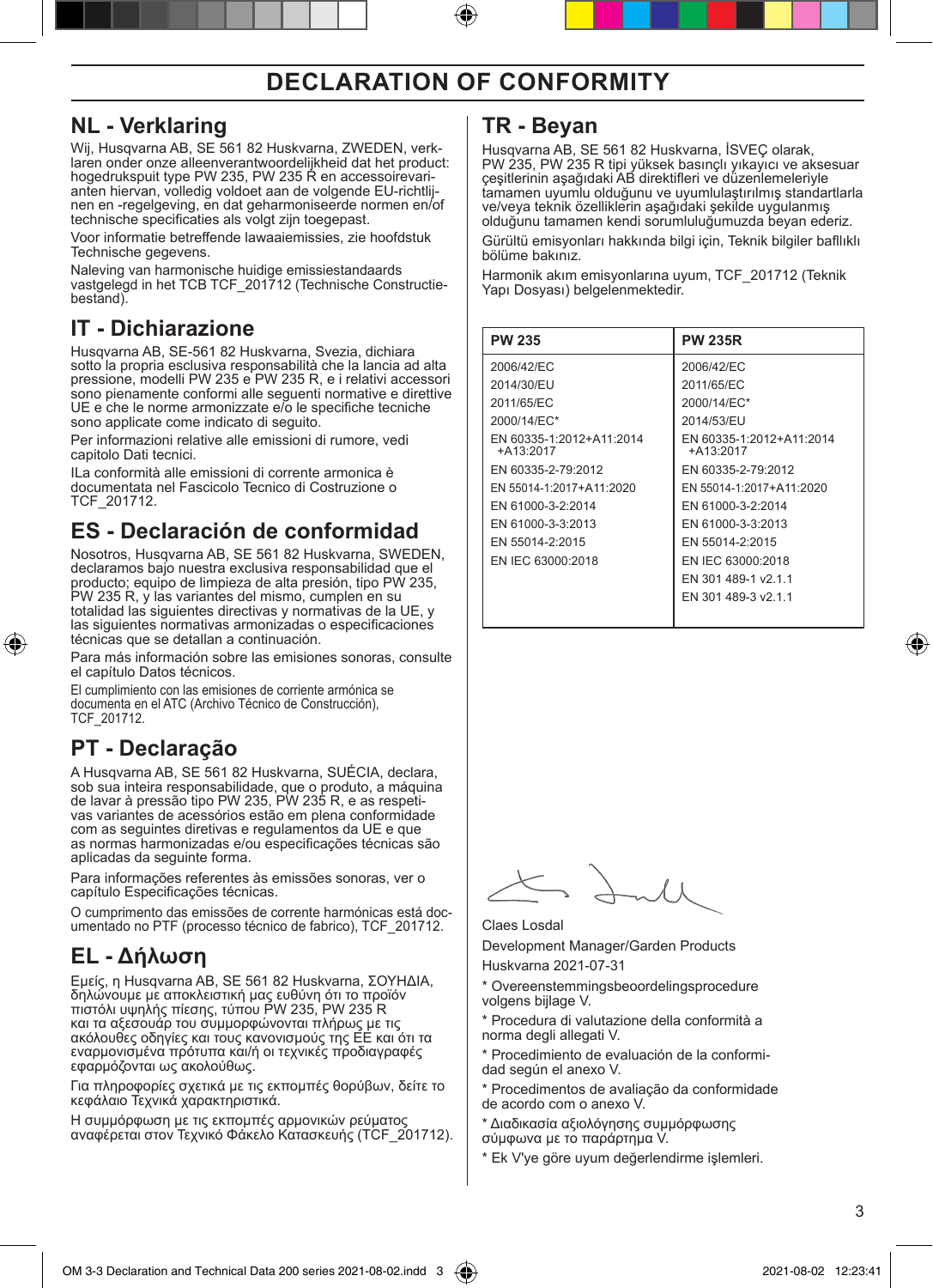#### **CS - Prohlášeni**

Společnost Husqvarna AB, 561 82 Huskvarna, Švédsko prohlašuje na svou odpovědnost, že vysokotlaká myčka typu PW 235, PW 235 R a varianty příslušenství zcela splňuje požadavky následujících směrnic a nařízení EU, a že byly použity harmonizované normy a/nebo technické údaje následujícím způsobem.

Pro informaci ohlednû emisí hluku viz kapitolu Technické údaje.

Dodržení požadavků na emise harmonického proudu jsou zdokumentovány v TCF\_201712 (konstrukční a výrobní dokumentace).

#### **HU - Nyilatkozat**

A Husqvarna AB, SE 561 82 Huskvarna, SVÉDORSZÁG a saját felelősségére kijelenti, hogy a PW 235 és PW 235 R típusú nagynyomású tisztítóberendezés, valamint azok etkező EU-irányelveknek és rendeleteknek, és az alábbi harmonizált szabványok és/vagy műszaki előírások kerültek alkalmazásra.

A zajszennyezését illetOEen lásd a Mıszaki adatok címı fejezetet.

A kibocsátott harmonikus áramösszetevőkre vonatkozó szabályozásnak való megfelelésre a műszaki gyártási dokumentációban (TCF\_201712; Technical Construction File) térünk ki.

#### **PL - Deklaracja**

⊕

Firma Husqvarna AB, SE 561 82 Huskvarna, SZWEC-JA, zapewnia niniejszym, że myjki ciśnieniowe PW 235, PW 235 R oraz wersje wyposażenia dodatkowego spełniają poniższe wymogi dyrektyw i norm UE; zharmonizowane standardy i/lub parametry techniczne zastosowano w następujący sposób.

OdnoÊnie informacji dotyczàcych emisji haΠasu patrz rozdziaΠ Dane techniczne.

Zgodność z emisjami harmonicznymi prądu potwierdzono w TCF\_201712 (dokumentacji techniczno-konstrukcyjnej).

#### **HR - Deklaracija**

Mi, tvrtka HUsqvarna AB, SE 561 82 Huskvarna, ŠVEDSKA, izjavljujemo pod izričitom odgovornošću kako proizvod:<br>viskotlačni perač tipa PW 235, PW 235 R te pripadajuće vari-<br>jante dodatne opreme su u potpunosti sukladne sljedećim EU direktivama i propisima te da vrijede harmonizirani standardi i/ili tehničke specifikacije kako slijedi.

Za informacije u vezi sa stvaranjem buke, pogledajte poglav- lje Tehniski podaci.

Sukladnost s emisijama harmoničkih struja sadržana je u TCF\_201712 (tehnička datoteka o konstrukciji).

#### **RS - Deklaracija o usklađenosti**

Mi, kompanija Husqvarna AB, SE 561 82 Huskvarna, ŠVEDSKA, izjavljujemo pod sopstvenom odgovornošću da su proizvod; perač pod visokim pritiskom, tip PW 235, PW 235 R i varijante opreme u potpunosti usklađene sa sledećim EU direktivama i propisima i da su harmonizovani standardi i/ili tehničke specifikacije primenjene kako sledi.

Za informacije o emisiji buke, pogledajte poglavlje Tehnički podaci.

Usaglašenost sa harmonizovanim trenutnim emisijama je dokumentovana u TCF\_201712.

#### **SK - Prehlásenie**

Spoločnosť Husqvarna AB, SE 561 82 Huskvarna, SVEDSKO, zodpovedne vyhlasuje, že produkt – vysokot-<br>laková umývačka, typ PW 235 a PW 235 R – a jeho verzie príslušenstva plne spĺňajú nasledujúce smernice a nariadenia EÚ a nasledujúce použité harmonizované normy a/alebo technické špecifikácie.

Informácie o emisiách hluku nájdete v kapitole Technické údaje.

Skladnost z oddajanjem harmonskih tokov je dokumentirana v TCF\_201712 (tehnična projektna dokumentacija).

| <b>PW 235</b>                           | <b>PW 235R</b>                          |
|-----------------------------------------|-----------------------------------------|
| 2006/42/EC                              | 2006/42/EC                              |
| 2014/30/EU                              | 2011/65/EC                              |
| 2011/65/EC                              | 2000/14/EC*                             |
| 2000/14/EC*                             | 2014/53/EU                              |
| EN 60335-1:2012+A11:2014<br>$+A13:2017$ | EN 60335-1:2012+A11:2014<br>$+A13:2017$ |
| EN 60335-2-79:2012                      | EN 60335-2-79:2012                      |
| EN 55014-1:2017+A11:2020                | EN 55014-1:2017+A11:2020                |
| EN 61000-3-2:2014                       | EN 61000-3-2:2014                       |
| EN 61000-3-3:2013                       | EN 61000-3-3:2013                       |
| EN 55014-2:2015                         | EN 55014-2:2015                         |
| EN IEC 63000:2018                       | EN IEC 63000:2018                       |
|                                         | EN 301 489-1 v2.1.1                     |
|                                         | EN 301 489-3 v2.1.1                     |
|                                         |                                         |

#### Claes Losdal

Development Manager/Garden Products Huskvarna 2021-07-31

postup hodnocení shody podle Přílohy V.

\* Megfelelőség-értékelési eljárás az V. melléklet szerint.

postup hodnocení shody podle Přílohy V.

\* postupak procjene sukladnosti u skladu s aneksom V.

\* Procedura procene usklađenosti prema Aneksu V.

\* Postopek za oceno skladnosti glede na Prilogo V.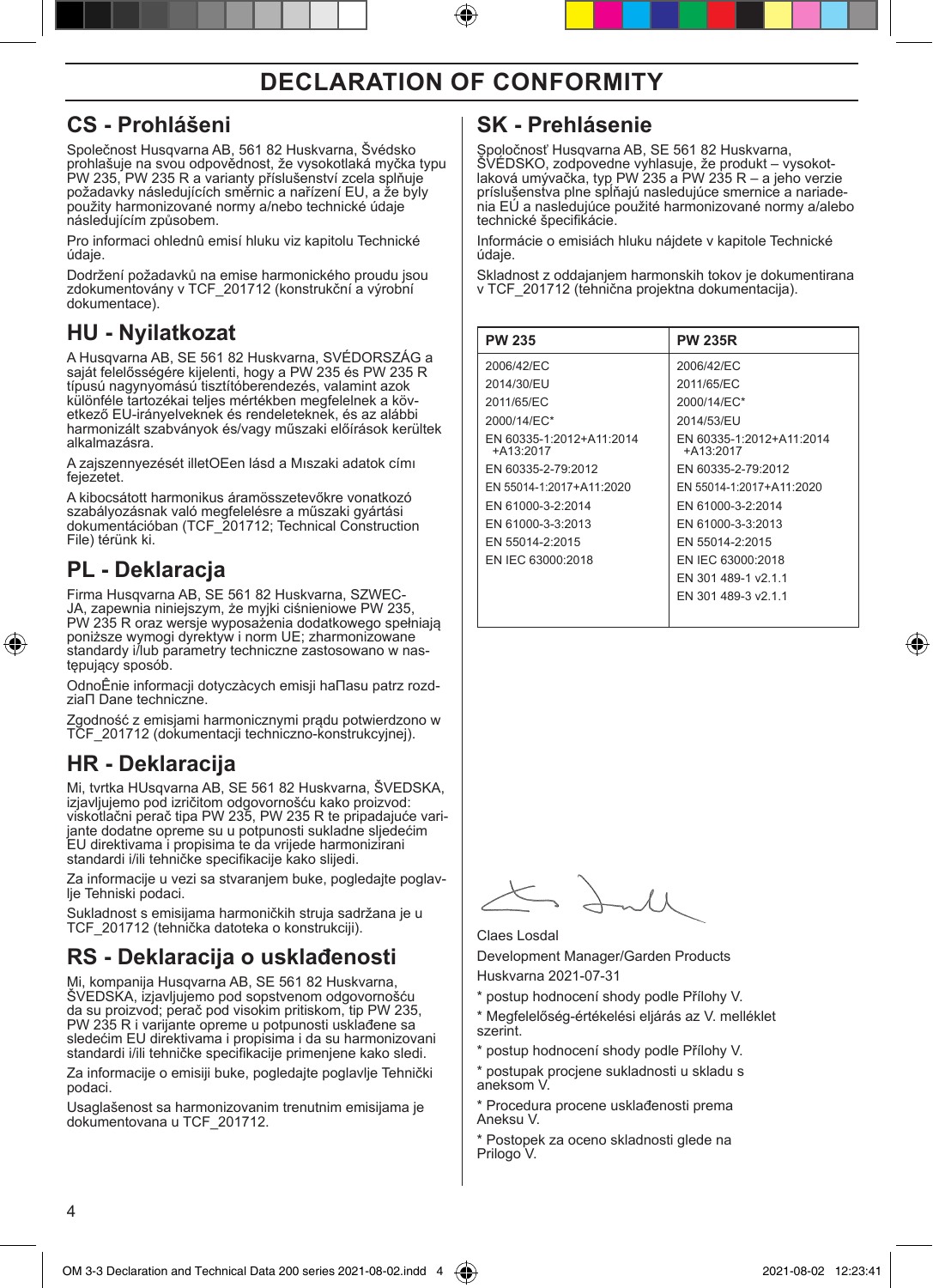#### **SL - Izjava**

Podjetje Husqvarna AB, SE 561 82 Huskvarna, SWEDEN, na lastno odgovornost izjavlja, da izdelek, visokotlačni čistilnik, tipa PW 235 in PW 235 R, ter različice tega z dodatno opremo, v celoti skladne z naslednjimi direktivami in uredbami EU ter da se usklajeni standardi in/ali tehnične specifikacije dosledno uporabljajo, kot je navedeno.

Za informacije v zvezi z emisijo hrupa glejte poglavje Tehniãni podatki.

Zhoda s emisiami harmonického prúdu je zdokumentovaná v TCF\_201712 (súbor konštrukčnej dokumentácie).

### **LV - Deklarācija**

Uzņēmums Husqvarna AB, SE 561 82 Huskvarna, ZVIE-DRIJĀ, ar pilnu atbildību apliecina, ka šis izstrādājums: augstspiediena mazgātājs (tips PW 235, PW 235 R) un tā piederumu varianti pilnībā atbilst tālāk norādītajām ES direktīvām un regulām un ka ir piemēroti tālāk norādītie saskaņotie standarti un/vai tehniskās specifikācijas.

Informāciju par trokšņu emisijām skatīt nodaļā Tehniskie dati.

Atbilstība harmoniskām strāvas emisijām ir dokumentēta TCF\_201712 (Tehniskās konstrukcijas failā).

### **LT - Deklaracija**

Mes, "Husqvarna AB", SE 561 82 Huskvarna, ŠVEDIJA, savo atsakomybe pareiškiame, kad pateiktas gaminys; PW 235, PW 235 R tipo aukšto slėgio plovimo įrenginys ir jo priedai visiškai atitinka šias ES direktyvas bei reikalavimus ir jiems atitinkamai taikomi darnieji standartai ir (arba) techninės specifikacijos.

Dòl informacijos apie triuksmo emisijas Ïr. skyri˜ "Techniniai duomenys".

Harmoninių srovių spinduliuojamos energijos atitiktis numaty-<br>ta TCF\_201712 (techninės dokumentacijos komplektas).

#### **ET - Deklaratsioon**

⊕

Husqvarna AB, SE 561 82 Huskvarna, ROOTSI, kinnitab ainuvastutavana, et kõrgsurvepesurid PW 235 ja PW 235 R ning lisavariandid vastavad täielikult järgmistele EL-i direktiividele ja määrustele ning neile kehtivad järgmised ühtlustatud standardid ja/või tehnilised spetsifikatsioonid.

Teave müra kohta on toodud peatükis Tehnilised andmed.

Harmooniliste voolukomponentide kiirguste nõud- ed on määratletud tehnilise konstruktsiooni juhendis (TCF\_201712).

#### **RO - Declaraţie de conformitate**

Subsemnata, Husqvarna AB, SE 561 82 Huskvarna, SUEDIA, declară pe propria responsabilitate, că produsul, un spălător cu presiune ridicată, de tip PW 235, PW 235 R şi variantele suplimentare ale acestuia respectă în totalitate următoarele directive şi reglementări UE, iar standardele armonizate şi/sau specificaţiile tehnice se aplică după cum urmează.

Pentru informații privind emisiile de zgomot, consultați secțiunea cu Date tehnice.

Conformitatea cu emisiile de curent armonic este documentat în tehnica dosar de construcție (TCF\_201712).

#### **BG - Декларация за съответствие**

Ние, Husqvarna AB, SE 561 82 Huskvarna, ШВЕЦИЯ, декларираме на своя собствена отговорност, че продуктът – водоструйка с вода под високо налягане, тип PW 235, PW 235 R – и вариантите с принадлежности на същия отговарят напълно на следните директиви<br>и регламенти на ЕС и приложените хармонизирани стандарти и/или технически спецификации са, както следва.

За информация относно шумовите емисии виж раздел Технически xapaктepиcтики.

Спазването на хармонични съставящи на тока емисии документирани в техническо досие (TCF\_201712).

| <b>PW 235</b>                           | <b>PW 235R</b>                          |
|-----------------------------------------|-----------------------------------------|
| 2006/42/EC                              | 2006/42/EC                              |
| 2014/30/EU                              | 2011/65/EC                              |
| 2011/65/EC                              | 2000/14/EC*                             |
| 2000/14/EC*                             | 2014/53/EU                              |
| EN 60335-1:2012+A11:2014<br>$+413.2017$ | EN 60335-1:2012+A11:2014<br>$+A13:2017$ |
| EN 60335-2-79:2012                      | EN 60335-2-79:2012                      |
| EN 55014-1:2017+A11:2020                | EN 55014-1:2017+A11:2020                |
| EN 61000-3-2:2014                       | EN 61000-3-2:2014                       |
| EN 61000-3-3:2013                       | EN 61000-3-3:2013                       |
| EN 55014-2:2015                         | EN 55014-2:2015                         |
| EN IEC 63000:2018                       | EN IEC 63000:2018                       |
|                                         | EN 301 489-1 v2.1.1                     |
|                                         | EN 301 489-3 v2.1.1                     |
|                                         |                                         |

Claes Losdal

Development Manager/Garden Products Huskvarna 2021-07-31

\* o emisiách hluku – Postup zhodnotenia zhody v súlade s prílohou V.

- \* atbilstības novērtēšanas procedūra saskaņā ar V pielikumu.
- \* atitikties įvertinimo procedūra pagal V priedą.

\* Vastavushindamise menetlus vastavalt lisale V. \* Procedura de evaluare a conformității conform

Anexei V.

Процедура за оценяване на съответствието съгласно Анекс V.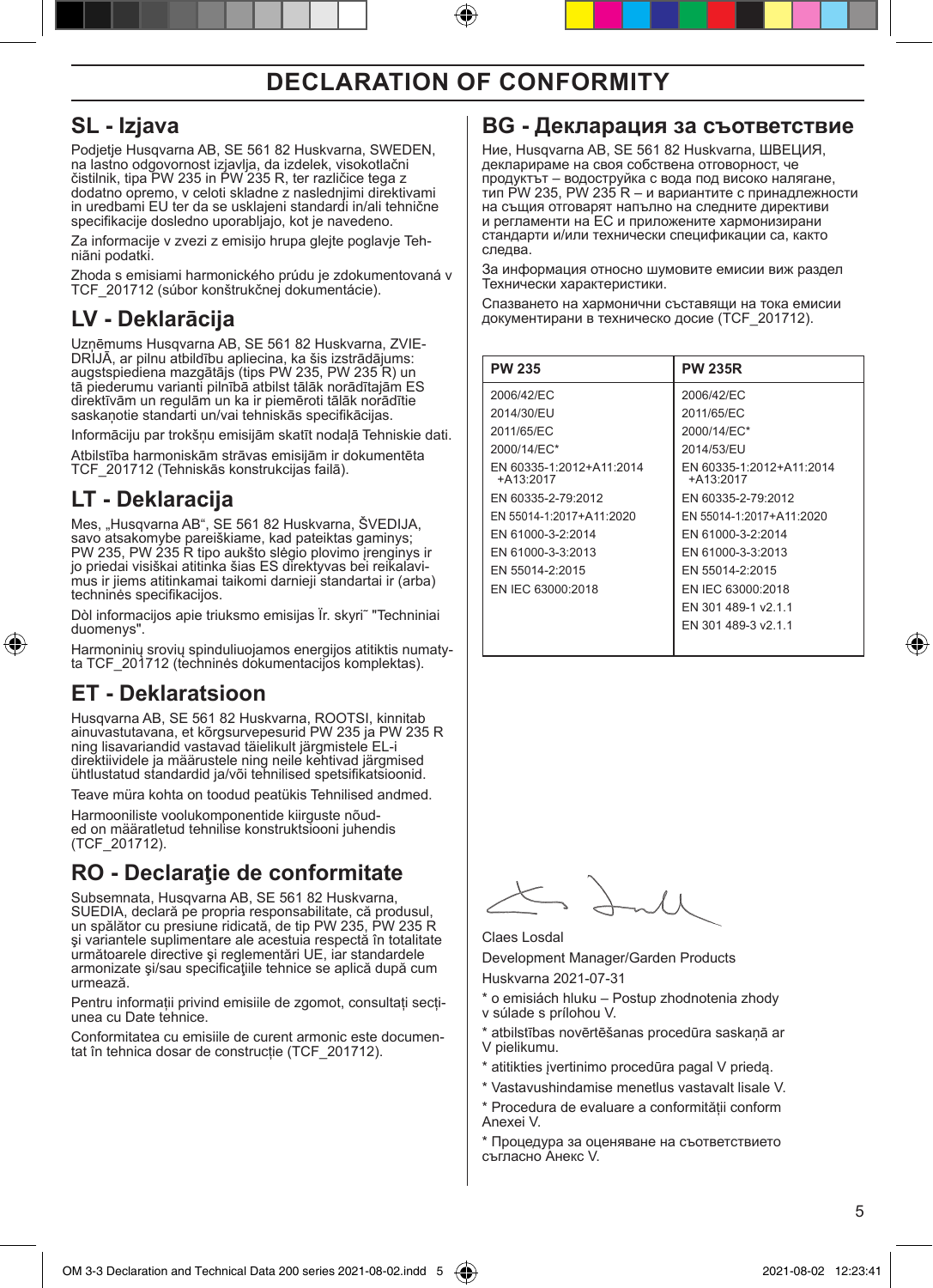### **TECHNICAL DATA**

⊕

**EN** Electric specifications **DA** Elektriske specifikationer **NO** Elektriske spesifikasjoner **SV** Specifikationer **FI** Sähkötekniset tiedot **DE** Elektrische Daten **FR** Spécifications électriques **NL** Elektrische specificaties **IT** Specifiche elettriche **ES** Especificaciones eléctricas **PT** Especificações eléctricas **EL** Προδιαγραφές τροφοδοσίας **TR** Elektrik teknik özellikleri **CS** Elektrické specifikace **HU** Elektromos adatok **PL** Specyfikacje elektryczne **HR** Električne specifikacije **RS** Električne specifikacije **SL** Električni podatki **SK** Elektrické špecifikácie **LV** Elektrospecifi kācijas **LT** Elektros tinklo specifikacijos **ET** Elektrilised näitajad **RU** Электротехнические требования **UA** Електричні характеристики **RO** Specificaţii electrice **BG** Електрически спецификации **JA** 電気仕様 **EN** Protection Class **DA** Beskyttelsesklasse **NO** Beskyttelsesklasse **SV** Skyddsklass **FI** Suojausluokka **DE** Schutzklasse **FR** Classe de protection **NL** Beschermingscategorie **IT** Classe di protezione **ES** Clase de protección **PT** Classe de protecção **EL** Κατηγορία προστασίας| **TR** Koruma sınıfı **CS** Třída ochrany **HU** Érintésvédelmi osztály **PL** Klasa ochrony **HR** Klasa zaštite **RS** Klasa zaštite **SL** Zaščitni razred **SK** Trieda ochrany **LV** Aizsardzības clase **LT** Apsaugos klasė **ET** Kaitseklass **RU** Класс защиты **UA** Клас захисту **RO** Clasa de protectie **BG** Клас на защита **JA** 保護クラス **EN** Protection degree **DA** Beskyttelsesgrad **NO** Beskyttelsesgrad **SV** Isolationsklass **FI** Suojausaste **DE** Schutzart **FR** Degré de protection **NL** Beschermingsklasse **IT** Grado di protezione **ES** Grado de protección **PT** Grau de protecção **EL** Βαθμός προστασίας **TR** Koruma derecesi **CS** Stupeň ochrany **HU** Érintésvédelmi fokozat **PL** Stopień ochrony **HR** Stupanj zaštite **RS** Stepen zaštite **SL** Vrsta zaščite **SK** Stupeň krytia **LV** Aizsardzības pakāpe **LT** Apsaugos laipsnis **ET** Kaitsetase **RU** Степень защиты **UA** Ступінь захисту **RO** Grad de protecţie **BG** Степен на защита **JA** 保護度 **EN** Hydraulic specifications **DA** Hydrauliske specifikationer **NO** Hydrauliske spesifikasjoner **SV** Specifikationer för hydraulik **FI** Hydrauliikan tiedot **DE** Hydraulische Daten **FR** Spécifications hydrauliques **NL** Hydraulische specificaties **IT** Specific heidrauliche **ES** Especificaciones hidráulicas **PT** Especifi cações hidráulicas **EL** Προδιαγραφές υδραυλικών στοιχείων **TR** Hidrolik teknik özellikleri **CS** Hydraulické údaje **HU** Hidraulikus adatok **PL** Specyfikacje układu hydraulicznego **HR** Hidrauličke specifikacije **RS** Hidrauličke specifikacije **SL** Hidravlične specifikacije **SK** Špecifikácie hydraulického systému **LV** Hidrauliskā specifikācija **LT** Hidraulinė specifikacija **ET** Hüdraulilised näitajad **RU** Технические требования к гидравлическому оборудованию **UA** Гідравлічні характеристики **RO** Specificaţii hidraulice **BG** Хидравлични спецификации **JA** 油圧仕様 **AR** المواصفات الكهربية **AR** افئة الحماية **AR** درجة الحماية

**AR** المواصفات الهيدروليكية

⊕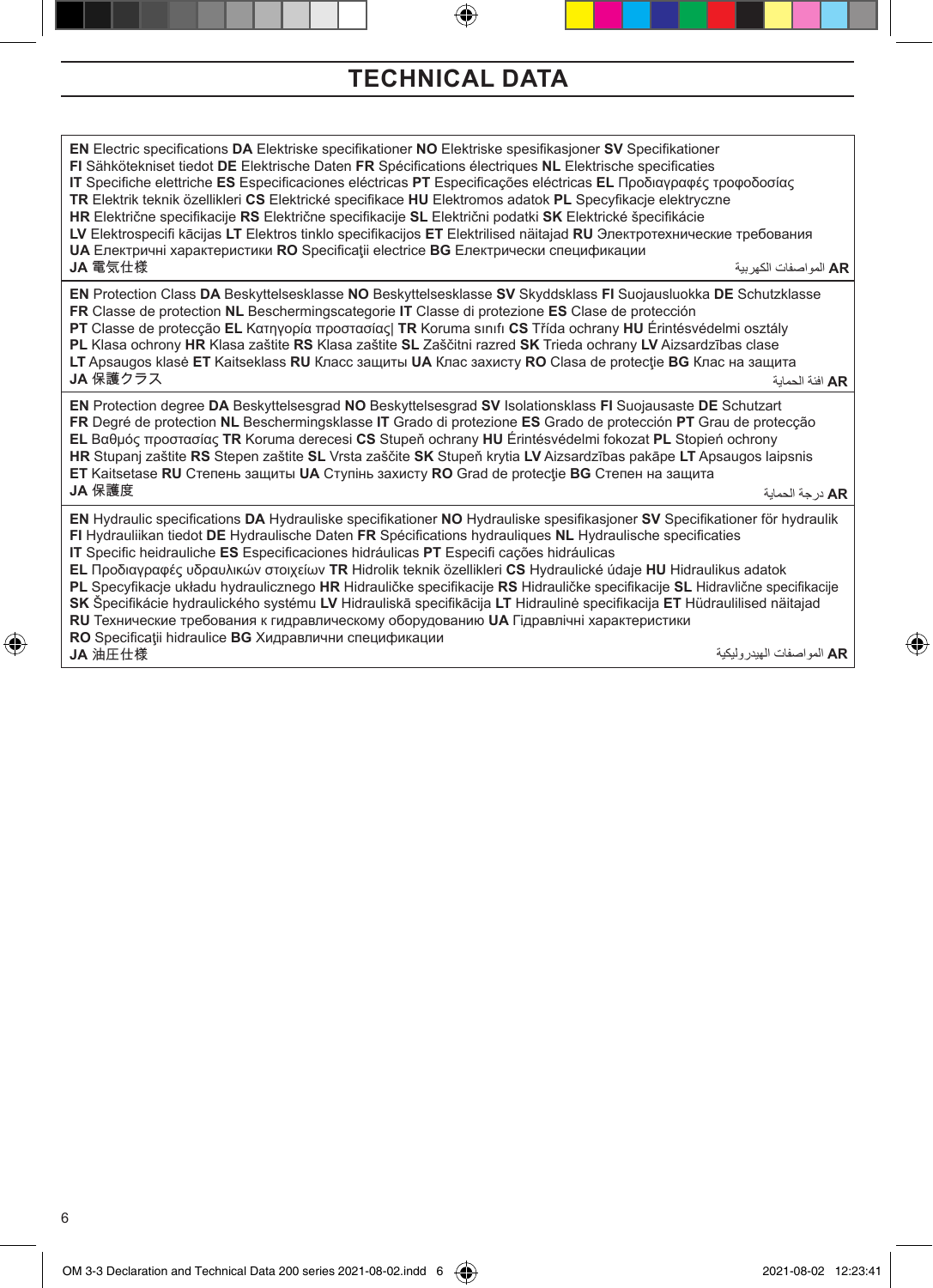|                             | <b>PW 235</b>      | <b>PW 235 R</b>    |
|-----------------------------|--------------------|--------------------|
| $\mathbf{U}_{\text{nom}}$   | 230 V - 240 V      | 230 V - 240 V      |
| $f_{\text{nom}}$            | 50 Hz              | 50 Hz              |
| $\mathbf{P}_{\text{nom}}$   | 1.8 kW             | 1.8 kW             |
| $\mathbf{I}_{nom}$          | 7.8 A              | 7.8 A              |
| Class I<br><b>Class II</b>  | Class II           | Class II           |
| <b>IPXX</b>                 | IPX <sub>5</sub>   | IPX <sub>5</sub>   |
| $p_{\text{nom}}$            | 105 bar / 10.5 MPa | 105 bar / 10.5 MPa |
| $p_{\text{max}}$            | 135 bar / 13.5 MPa | 135 bar / 13.5 MPa |
| $\mathbf{Q}_{\mathrm{max}}$ | 520 l/h            | 520 l/h            |
| $\mathbf{Q}_{\text{nom}}$   | 350 l/h            | 350 l/h            |

 $\bigoplus$ 

7

Ц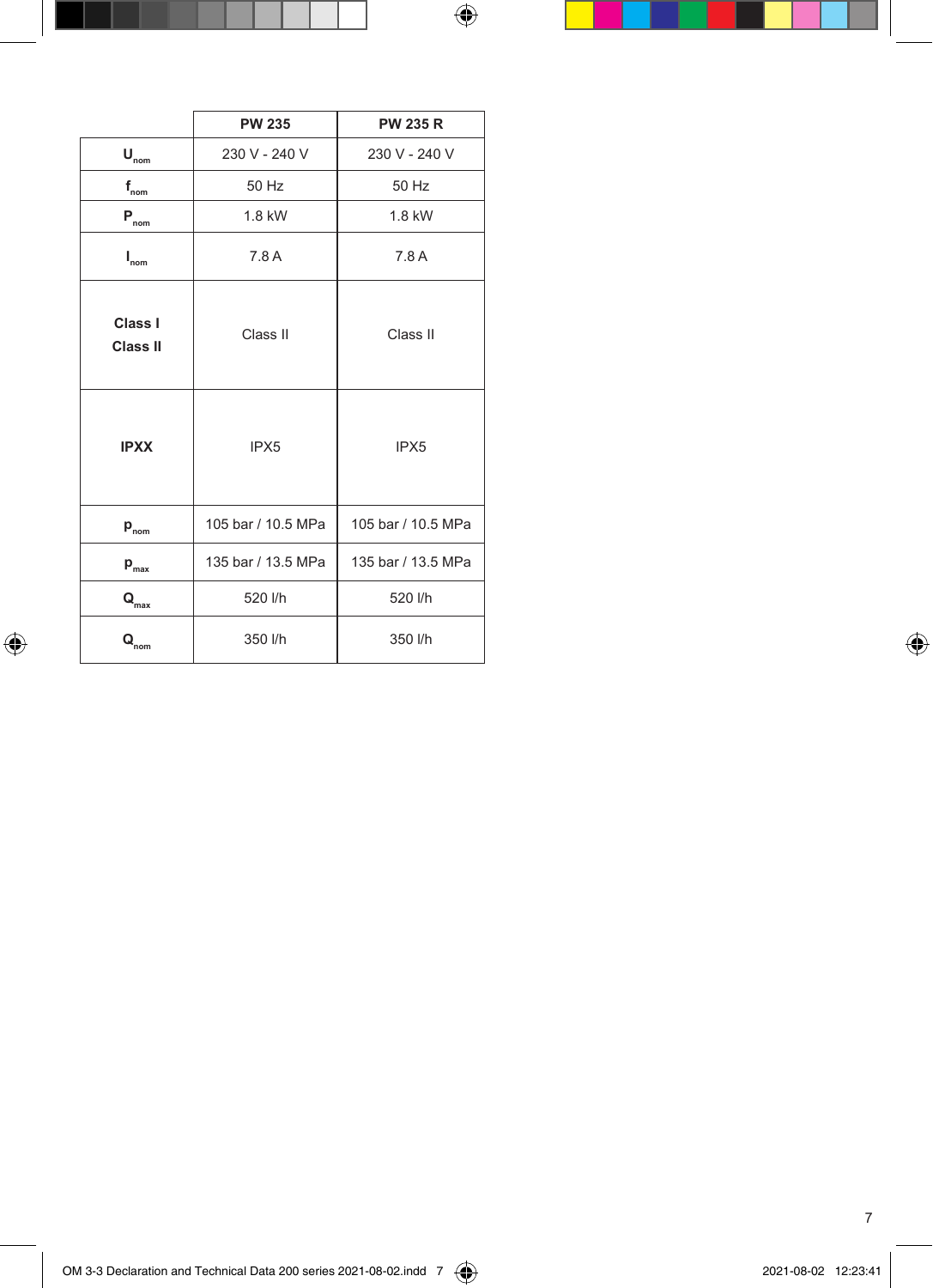#### **TECHNICAL DATA**

**EN** Max. water inlet pressure **DA** Maks. vandindløbstryk **NO** Maks. trykk vanninntak **SV** Max tryck för vatteninlopp **FI** Tuloveden suurin paine **DE** Max. Wassereinlassdruck **FR** Pression maximale de l'entrée d'eau **NL** Max. Waterinlaatdruk **IT** Pressione max. entrata acqua **ES** Presión máxima de entrada del agua **PT** Pressão máxima de entrada de água **EL** Μεγ. πίεση εισόδου νερού **TR** Maks. su girişi basıncı **CS** Max. tlak vody na vstupu **HU** Max. bemenő nyomás **PL** Maks. ciśnienie na dopływie wody **HR** Maks. tlak ulazne vode **RS** Maksimalni pritisak vode na ulazu **SL** Maks. vhodni tlak vode **SK** Max. vstupný tlak vody **LV** Maks. ūdens ieplūdes spiediens **LT** Didžiausias vandens paėmimo slėgis **ET** Max vee sissevoolusurve **RU** Макс. давление воды на входе **UA** Макс. тиск води на вході **RO** Presiunea max. de alimentare cu apă **BG** Макс. налягане на постъпващата вода **JA** 最高給水圧力 **EN** Max water inlet temperature **DA** Maks. vandindløbstemperatur **NO** Maks. temperatur vanninntak **SV** Maxtemperatur, vatteninlopp **FI** Tuloveden suurin lämpötila **DE** Max. Wassereinlasstemperatur **FR** Température max. de l'entrée d'eau **NL** Max. Waterinlaattemperatuur **IT** Temperatura max. entrata acqua **ES** Temperatura máxima de entrada del agua **PT** Temperatura máxima de entrada de água **EL** Μεγ. θερμοκρασία εισόδου νερού **TR** Maks. su girişi sıcaklığı **CS** Max. teplota vody na vstupu **HU** Max. bemenő vízhőmérséklet **PL** Maks. temperatura na dopływie wody **HR** Maks. temperatura ulazne vode **RS** Maksimalna temperatura vode na ulazu **SL** Maks. vhodna temperatura vode **SK** Max. vstupná teplota vody **LV** Maks. ūdens ieplūdes temperature **LT** Didžiausia vandens paėmimo temperature **ET** Max vee sissevoolutemperatuur **RU** Макс. температура воды на входе **UA** Макс. температура води на вході **RO** Temperatura max. de alimentare cu apă **BG** Макс. температура на постъпващата вода **JA** 最高給水温度 **EN** Max water inlet temp. suction mode **DA** Maks. vandindløbstemp. sugetilstand **NO** Maks. temperatur vanninntak sugemodus **SV** Maxtemperatur, vatteninlopp, vid sugläge **FI** Tuloveden suurin lämpötila imettäessä **DE** Max. Wassereinlasstemp. Saugbetrieb **FR** Température maximale de l'alimentation en eau en mode aspiration **NL** Max. waterinlaattemp., aanzuigmodus **IT** Temp. max entrata acqua, modalità aspirazione **ES** Temperatura máxima de entrada del agua en modo de succión **PT** Temperatura máxima de entrada de água em modo de aspiração **EL** Μεγ. θερμοκρασία εισόδου νερού για λειτουργία ναρρόφησης **TR** Maks. su giriş sıcaklığı emme modu **CS** Max. teplota vody na vstupu v režimu sání **HU** Maximális bemenő vízhőmérséklet szívó üzemben **PL** Maks. temp. dopływu wody w trybie ssania **HR** Maks. temperatura ulazne vode pri usisavanju **RS** Maksimalna temperatura vode na ulazu u usisnom režimu **SL** Maks. vhodna temperatura vode med črpanjem **SK** Max. vstupná teplota vody v nasávacom režime **LV** Maks. ūdens ieplūdes temp. sūkšanas režīmā **LT** Didžiausia vandens temperatūra ties įėjimu siurbimo režimas **ET** Max vee sisselasketemperatuur imamisrežiimil **RU** Макс. температура воды на входе в режиме всасывания **UA** Макс. температура води на вході в режимі всмоктування **RO** Max. Temperatura de alimentare cu apă, modul aspiraţie **BG** Макс. температура на постъпващата вода, режим на всмукване **JA** 最大ウォーターインレット温度 吸気圧作動 **EN** Kick-back force **DA** Rekylkraft **NO** Rekylkraft **SV** Rekylkraft **FI** Rekyylivoimat **DE** Rückstoßkraft **FR** Forces de recul **NL** Terugslagkracht **IT** Forze di rinculo **ES** Fuerzas de retroceso **PT** Forças de retrocesso **EL** Δυνάμεις οπισθοδρόμησης **TR** Sarmal kuvvetler **CS** Síly zpětného rázu **HU** Visszaható erők **PL** Siły odrzutu **HR** Trzajne sile **RS** Sila povratnog udarca **SL** Povratne sile **SK** Spätný odraz **LV** Atatrankos jėga **LT** Atsitiena spēks **ET** Tagasilöögijõud **RU** Сила отдачи **UA** Сила віддачі **RO** Forţă de recul **BG** Сила на откат **JA** キックバックフォース **EN** Weight **DA** Vægt **NO** Vekt **SV** Vikt **FI** Paino **DE** Gewicht **FR** Poids **NL** Gewicht **IT** Peso **ES** Peso **PT** Peso **EL** Βάρος **TR** Ağırlık **CS** Hmotnost **HU** Tömeg **PL** Ciężar **HR** Težina **RS** Težina **SL** Teža **SK** Hmotnosť **LV** Svars **LT** Svoris **ET** Mass **RU** Масса **UA** Вага **RO** Greutate **BG** Тегло **AR** الحد األقصى لضغط مدخل المياه. **AR** الحد األقصى لحرارة مدخل المياه. **AR** الحد األقصى لحرارة مدخل المياه في وضع الشفط **AR** قوة رد الفعل

**JA** 重量

♠

**AR** الوزن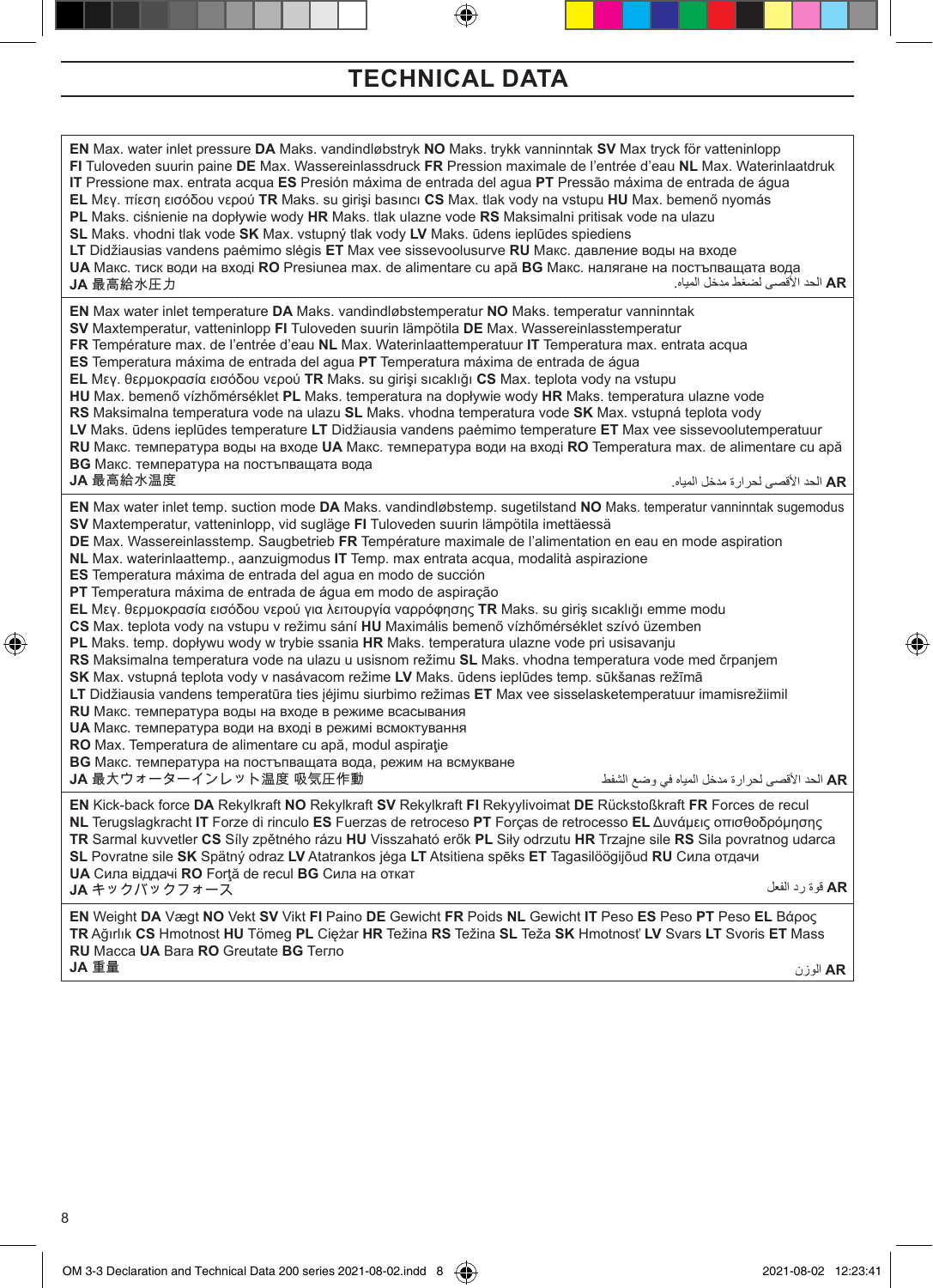|                                                   | <b>PW 235</b>  | <b>PW 235 R</b> |
|---------------------------------------------------|----------------|-----------------|
| $\mathbf{p}_{\text{inlet max}}$                   | 10 bar / 1 MPa | 10 bar / 1 MPa  |
| $t_{\text{inlet max}}$                            | $40^{\circ}$ C | $40^{\circ}$ C  |
| $t_{\text{inlet max}}$                            | $20^{\circ}$ C | $20^{\circ}$ C  |
| $\mathsf{F}_{\scriptscriptstyle \text{kickback}}$ | $<$ 20 N       | $<$ 20 N        |
| $\boldsymbol{\mathsf{M}}_{\text{machine}}$        | 8.2 kg         | 8.7 kg          |

9

 $\overline{\phantom{a}}$ 

 $\bigoplus$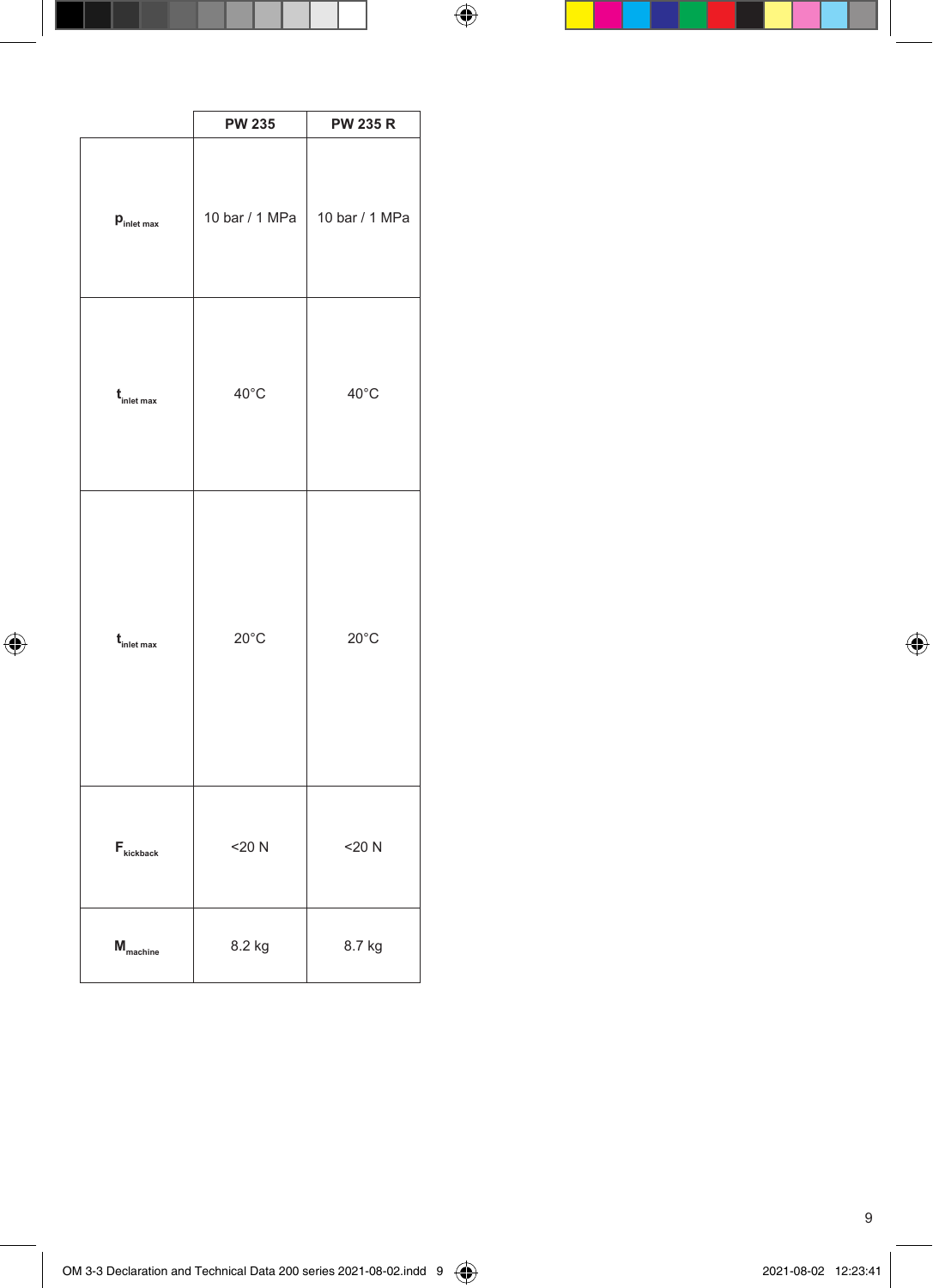# **TECHNICAL DATA**

#### **ISO 5349-1**

**EN** Hand-arm vibration according to: Standard nozzle **DA** Hånd-armvibration iht.: Standarddyse **NO** Vibrasjoner i hånd/arm i henhold til: Standard munnstykke **SV** Hand-/armvibration i enlighet med: Standardmunstycke **FI** Tärinäarvot, käsi – käsivarsi :n mukaisesti – Vakiosuutin **DE** Vibrationen an Hand und Arm gemäß: Standarddüse **FR** Vibration transmise au système main-bras conformément à la norme: Buse standard **NL** Hand-arm vibratie op grond van: Standaardsproeier **IT** Vibrazioni al gruppo mano-braccio secondo: Ugello standard **ES** Vibraciones mano-brazo según la norma: Boquilla estándar **PT** Vibrações nas mãos e braços conforme a: Bocal padrão **EL** Δόνηση χεριού-βραχίονα σύμφωνα με το: Βασικό ακροφύσιο **TR** 'e göre el-kol titreşimi: Standart ağız **CS** Vibrace přenášené na ruce podle: Standardní tryskavKéz-kar vibráció szerint: Normál fúvóka **PL** Drgania ramienia zgodnie z normą: Dysza standardowa **HR** Vibriranje između šake i ruke prema: Standardna mlaznica **RS** Vibracije koje se prenose na ruke prema: Standardna mlaznica **SL** Lokalne vibracije dlan-roka v skladu z: Standardna šoba **SK** Vibrácie ruky v súlade s normou: Štandardná dýza **LV** Plaukstas-rokas vibrācija atbilstoši: Standarta sprausla **LT** Rankiniu būdu išmatuota vibracijos vertė pagal: Standartinis antgalis **ET** Kätele avalduv vibratsioon vastavalt: nõuetele: Standardotsik **RU** Вибрация рук по стандарту: Стандартная насадка **UA** Рівень вібрації рук відповідно до стандарту: Стандартний наконечник **RO** Vibraţii mână-braţ conform: duză standard **BG** Вибрация на ръката съгласно: стандартен накрайник **JA** 手腕振動に応じる:基本ノズル ً لـ: الفوهة القياسية **AR** ذبذبات اليد والذراع طبقا

#### **ISO 3744**

**EN** Sound pressure level LpA **DA** Lydtryksniveau LpA **NO** Lydtrykknivå LpA **SV** Ljudtrycksnivå LpA **FI** Äänenpainetaso LpA **DE** Schalldruckpegel LpA **FR** Niveau de pression acoustique LpA **NL** Geluidsdrukniveau LpA **IT** Livello pressione sonora LpA **ES** Nivel de presión sonora LpA **PT** Nível de pressão acústica LpA

**EL** Επίπεδο πίεσης ήχου LpA **TR** göre ses basıncı seviyesi LpA **CS** Hladina akustického tlaku LpA

**HU** Hangnyomásszint LpA **PL** Poziom ciśnienia akustycznego LpA **HR** Razina zvučnog tlaka LpA

**RS** Nivo zvučnog pritiska LpA **SL** Raven zvočnega tlaka LpA **SK** Hladina akustického tlaku LpA

**LV** Akustiskā spiediena līmenis LpA **LT** Garso slėgio lygis LpA **ET** Helisurve tase LpA **RU** Уровень шума LpA

**UA** Рівень звукового тиску LpA **RO** Nivel de presiune sonoră **BG** Ниво на звуковото налягане **JA** 音圧レベル

**AR** مستوى ضغط الصوت

⊕

#### **2000/14/EC**

⊕

**EN** Sound power level measured LW / guaranteed LWA **DA** Lydeffektniveau målt LW / garanteret LWA **NO** Lydeffektnivå mål LW / garantert LWA **SV** Ljudeffektnivå uppmätt LW / garanterad LWA **FI** Äänentehotso mitattu LW / taattu LWA **DE** Schallleistung Gemessene LW / Garantierte LWA **FR** Niveau de puissance sonore mesuré LW / garanti LWA **NL** Geluidsvermogen gemeten LW / gegarandeerd LWA **IT** Livello potenza acustica misurato LW / garantito LWA **ES** Nivel de potencia acústica medido LW / garantizado LWA **PT** Nível de potência sonora medido em LW / garantido LWA **EL** Mετρημέvη ηχητική στάθμη σε LW / εγγυημένη LWA **TR** Ses gücü düzeyi, ölçülmüş LW / garantili LWA **CS** Hladina akustického v˘konu, zmûfiená LW / zaruãená LWA **HU** Zajszint, mért LW / Zajszint, garantált LWA **PL** Poziom mocy akustycznej, mierzony LW / gwarantowany LWA **HR** Jaãina zvuka, izmjerena u LW / Jaãina zvuka, garantovana LWA **RS** Izmeren nivo snage zvuka LW / garantovani LWA **SL** Moã hrupa, izmerjena LW / zagotovljena LWA **SK** Hladina akustického v˘konu, meraná v LW / garantovaná LWA **LV** Skaņas jaudas līmeņis, mērīts LW / garantēts LWA **LT** Garso stiprumo lygis ismatuotas LW / garantuotas LWA **ET** Müra võimsustase LW / garanteeritud LWA **RU** Уровень щумa измepeнный LW / гарантированный LWA **UA** Рівень звукoвoї потужності виміряний у LW / гарантований LWA **RO** LW măsurat/LWA garantat pentru nivelul de putere acustică **BG** Paвнищe на звуковия eфeкт измepeнo в LW / гарантиранo LWA **JA** 実測音響レベル LW/保証音響レベル LWA **EN** We reserve the right to make alterations **DA** Ret til ændringer forbeholdes **NO** Vi forbeholder os ret til å foreta endringer **SV** Vi förbehåller oss rätten till ändringar **FI** Oikeus muutoksiin pidätetään **DE** Wir behalten uns das Recht vor, Änderungen ohne vorherige Ankündigung vorzunehmen **FR** Sous réserve de modifi cations **NL** Wij behouden ons het recht voor om wijzigingen aan te brengen **IT** Salvo modifi che tecniche **ES** La empresa se reserva el derecho a modifi car **PT** Reservado o direito de fazer modifi cações **EL** Διατηρούμε το δικαίωμα να προβούμε σε τροποποιήσεις **TR** Değişiklik yapma hakkımız saklıdır **CS** Vyhrazujeme si právo na změny **HU** A műszaki paraméterek változtatásának jogát fenntartjuk **PL** Zastrzegamy sobie prawo do wprowadzania zmian **HR** Zadržavamo pravo da izvršimo izmjene **RS** Zadržavamo pravo na izmene **SL** Pridržujemo si pravico do spremembe podatkov **SK** Tento návod na použitie podlieha zmenám **LV** Mēs saglabājam tiesības veikt grozījumus **LT** Mes pasiliekame teisę daryti pakeitimus **ET** Jätame endale õiguse teha muudatusi **RU** Оставляем за собой право на внесение изменений **UA** Ми зберігаємо за собою право вносити зміни **AR** مستوى طاقة الصوت المقيس )LW )/ مستوى طاقة الصوت المضمون )LWA)

**RO** Ne rezervăm dreptul de a aduce modificări **BG** Запазваме си правото на промени **JA** 当社がこれらを変更する権利を留保しています。

**AR** نحتفظ بالحق في إجراء أي تعديالت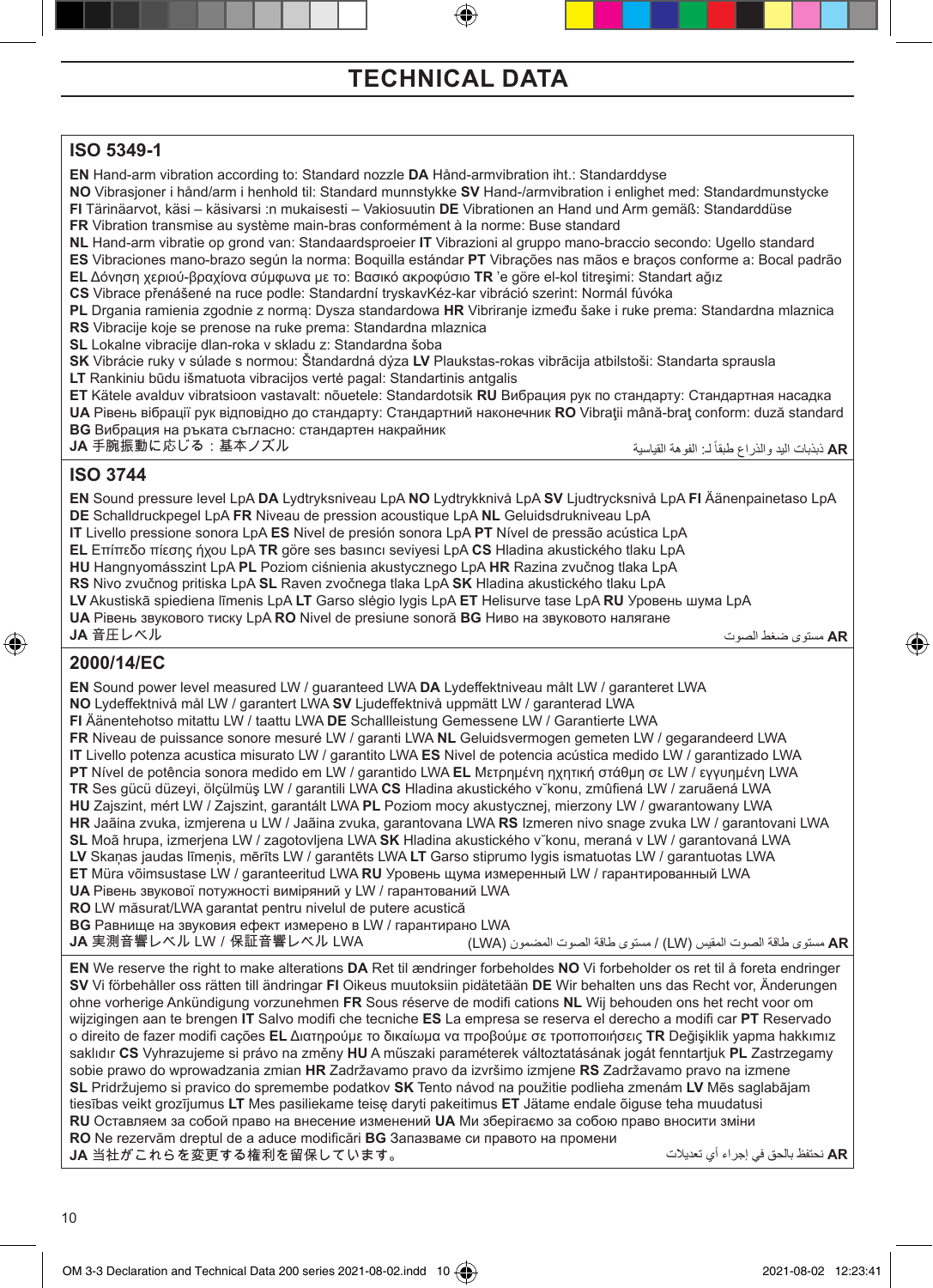|                            | <b>PW 235</b>      | <b>PW 235 R</b>    |
|----------------------------|--------------------|--------------------|
| $\mathbf{a}_{\textrm{ha}}$ | $< 2.5 \pm 1$ m/s2 | $< 2.5 \pm 1$ m/s2 |
| LpA                        | $74 \pm 2$ dB(A)   | $74 \pm 2$ dB(A)   |
| LW                         | 87 dB(A)           | 87 dB(A)           |
|                            |                    |                    |
| LWA                        | 90 dB(A)           | 90 dB(A)           |
|                            |                    |                    |

 $\bigoplus$ 

 $\bigoplus$ 

 $\overline{\phantom{a}}$ 

11